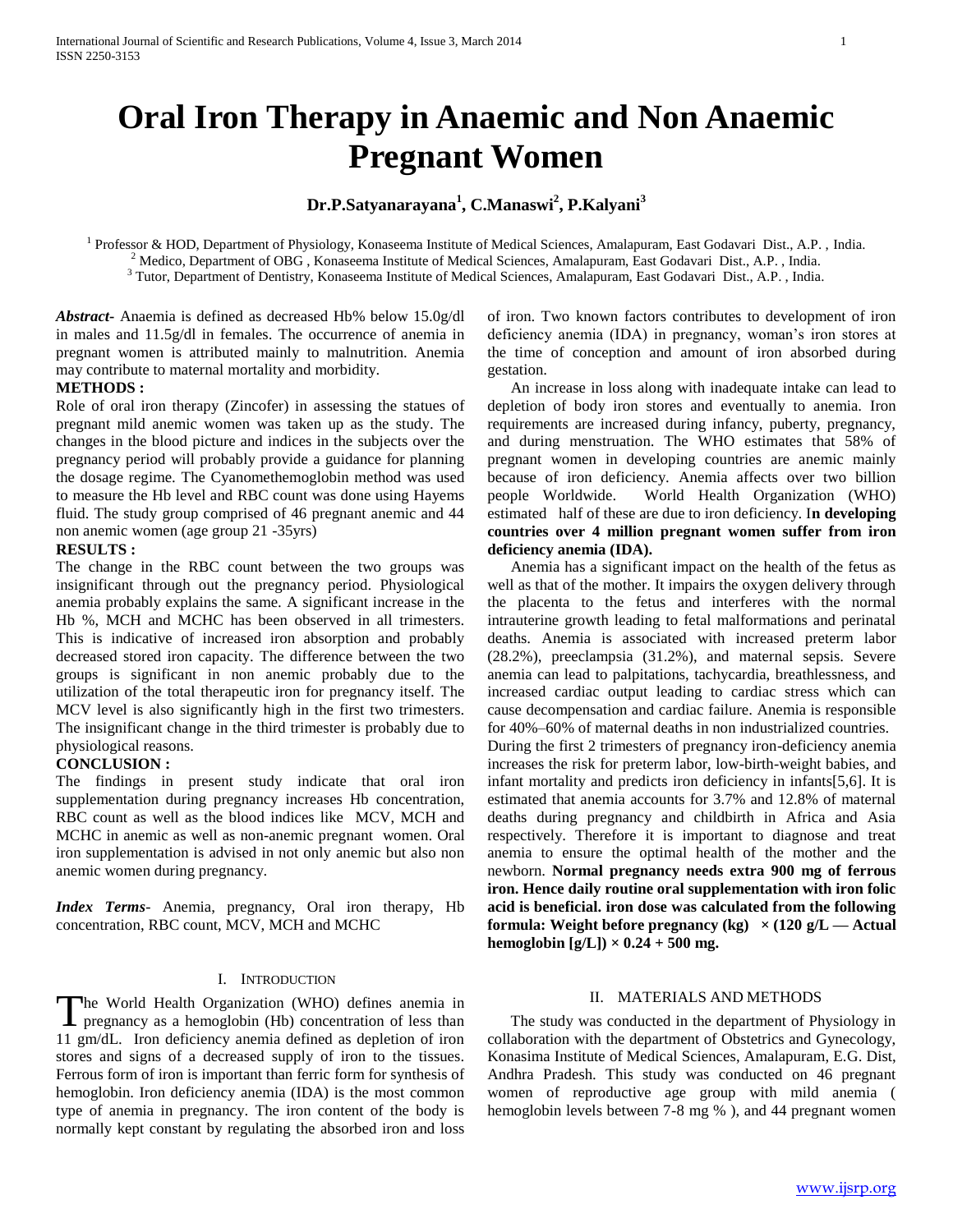of reproductive age group with out anemia (hemoglobin levels above 11gm %).

 EXCLUSION CRITERIA : Patients with a history of anemia due to any other causes such as chronic blood loss, hemolytic anemia, and Thalassaemia, sickle cell anemia, were excluded from this study. Pregnant women with Hb  $<$  7 g/dL (severe anemia), hepatic diseases , renal diseases, hematologic diseases, cardiovascular abnormalities, acid-peptic disorders, esophagitis, hiatus hernia, hypersensitivity to iron preparations.Written informed consent was obtained from all patients prior to screening and enrollment. The study protocol was approved by the Institute ethical committee.The primary efficacy parameter was the proportion of women achieving normal Hb level  $(>11$ g/dL) in the treatment groups. Other efficacy parameters were packed cell volume (PCV), mean corpuscular volume (MCV), mean corpuscular hemoglobin (MCH), mean corpuscular hemoglobin concentration (MCHC).

 Tab Zincofer 150 mg was given on monthly basis, Compliance with study medication was determined by pill counting at each visit. Hb, PCV, RBC, were measured at the end of every trimester.

 Hemoglobin concentration was measured by Cyanomethemoglobin method. PCV was determined by using Wintrobe's tube method and RBC count was done using haemocytometer. MCV was calculated using the following formula: MCV = PCV/RBC count x 10 (femtoliter). MCH was calculated by the formula:  $MCH = Hb$  Gm % / RBC count x 10 (picogram).

MCHC was calculated by the formula: MCHC = Hb Gm  $% /$ PCV % x 100.

## III. RESULTS

 Present study comprise of 90 pregnant women of reproductive age group. 46 pregnant women were having mild anemia ( hemoglobin levels between 7-8 mg % ) and 44 pregnant women were not anemic (hemoglobin levels above 11gm %). The study parameter were measured at the end of each trimester and the results are tabulated as follows

**Table 1- showing parameters at the end of first trimester**

| <b>FIRST</b>     | <b>RBC</b> | Hb         | <b>MCV</b> | <b>MCH</b> | <b>MCHC</b> |
|------------------|------------|------------|------------|------------|-------------|
| <b>TRIMESTER</b> | (Mean      | (Mean      | (Mean      | (Mean      | (Mean       |
|                  | $\pm$ SD)  | $\pm$ SD)  | $\pm$ SD)  | $\pm$ SD)  | $\pm$ SD)   |
| Anemic           | 3.64 $\pm$ | 7.76 $\pm$ | 79.2 $\pm$ | $20.9 \pm$ | 27.2<br>$+$ |
|                  | 0.38       | 0.52       | 3.45       | 2.41       | 3.61        |
| Non-anemic       | 3.70 $\pm$ | 10.6 $\pm$ | 85.3 $\pm$ | $27.8 +$   | 32.6<br>$+$ |
|                  | 0.32       | 0.68       | 4.82       | 2.81       | 3.21        |
| $P = Value$ .    | 0.0002     | 0.0001     | 0.0001     | 0.0001     | 0.0001      |

 Table-1 & Table-2 depicts that increased hemoglobin in both anemic group from  $7.76 \pm 0.52$  to  $8.66 \pm 0.42$  and non anemic group from  $10.6 \pm 0.68$  to  $10.9 \pm 0.72$  after first trimester.

Increased RBC count in both anemic group from  $3.64 \pm 0.38$ to 3.70  $\pm$  0.32 and non anemic group from 3.70  $\pm$  0.32 to 3.81  $\pm$ 0.35 after first trimester.

Increased MCV in both anemic group from  $79.2 \pm 3.45$  to 83.2  $\pm$  3.12 and non anemic group from 85.3  $\pm$  4.82 to 89.3  $\pm$ 5.42 after first trimester.

Increased MCH in both anemic group from  $20.9 \pm 2.41$  to 22.8  $\pm$  2.64 and non anemic group from 27.8  $\pm$  2.81 to 28.8  $\pm$ 2.61 after first trimester.

Increased MCHC in both anemic group from  $27.2 \pm 3.61$  to 28.2  $\pm$  3.41and non anemic group from 32.6  $\pm$  3.21 to 32.8  $\pm$ 3.31after first trimester.

**Table 2- showing parameters at the end of second trimester**

| <b>SECOND</b>    | <b>RBC</b>     | Hh          | <b>MCV</b>  | <b>MCH</b> | <b>MCHC</b> |
|------------------|----------------|-------------|-------------|------------|-------------|
| <b>TRIMESTER</b> | (Mean          | (Mean       | (Mean       | (Mean      | (Mean       |
|                  | $\pm$ SD)      | $\pm$ SD)   | $\pm$ SD)   | $\pm$ SD)  | $\pm$ SD)   |
| Anemic           | 3.70<br>$^{+}$ | $8.66 \pm$  | $83.2 \pm$  | $22.8 \pm$ | 28.2<br>$+$ |
|                  | 0.32           | 0.42        | 3.12        | 2.64       | 3.41        |
| Non-anemic       | 3.81<br>土      | 10.9<br>$+$ | 89.3<br>$+$ | $28.8 \pm$ | 32.8<br>$+$ |
|                  | 0.35           | 0.72        | 5.42        | 2.61       | 3.31        |
| $P = Value$ .    | 0.0001         | 0.0001      | 0.0001      | 0.0001     | 0.0001      |

 Table-2 & Table-3 depicts that increased hemoglobin in both anemic group from  $8.66 \pm 0.42$  to  $9.45 \pm 0.51$  and non anemic group from 10.9  $\pm$  0.72 to 11.9  $\pm$  0.62 after second trimester.

Increased RBC count in both anemic group from  $3.70 \pm 0.32$ to 3.79  $\pm$  0.36and non anemic group from 3.81  $\pm$  0.35 to 3.98  $\pm$ 0.55 after second trimester.

Increased MCV in both anemic group from  $83.2 \pm 3.12$  to 83.6  $\pm$  4.12 and non anemic group from 89.3  $\pm$  5.42 to 90.3  $\pm$ 4.22 after second trimester.

Increased MCH in both anemic group from  $22.8 \pm 2.64$  to  $25.8 \pm 3.64$  and non anemic group from  $28.8 \pm 2.61$  to  $30.8 \pm 2.61$ 2.89 after second trimester.

Increased MCH C in both anemic group from  $28.2 \pm 3.41$  to  $30.2 \pm 3.52$  and non anemic group from  $32.8 \pm 3.31$  to  $33.3 \pm 1.5$ 5.31 after second trimester.

| Table 3- showing parameters at the end of third trimester |
|-----------------------------------------------------------|
|-----------------------------------------------------------|

| <b>THIRD</b>     | <b>RBC</b>     | Hb          | <b>MCV</b> | <b>MCH</b> | <b>MCHC</b> |
|------------------|----------------|-------------|------------|------------|-------------|
| <b>TRIMESTER</b> | (Mean          | (Mean       | (Mean      | (Mean      | (Mean       |
|                  | $\pm$ SD)      | $\pm$ SD)   | $\pm$ SD)  | $\pm$ SD)  | $\pm$ SD)   |
| Anemic           | 3.79<br>$^{+}$ | $9.45 \pm$  | 83.6 $\pm$ | 25.8 $\pm$ | 30.2<br>$+$ |
|                  | 0.36           | 0.51        | 4.12       | 3.64       | 3.52        |
| Non-anemic       | 3.98<br>$^{+}$ | 11.9<br>$+$ | 90.3 $\pm$ | $30.8 \pm$ | 33.3<br>$+$ |
|                  | 0.55           | 0.62        | 4.22       | 2.89       | 5.31        |
| $P = Value$ .    | 0.0002         | 0.0001      | 0.0001     | 0.0001     | 0.0001      |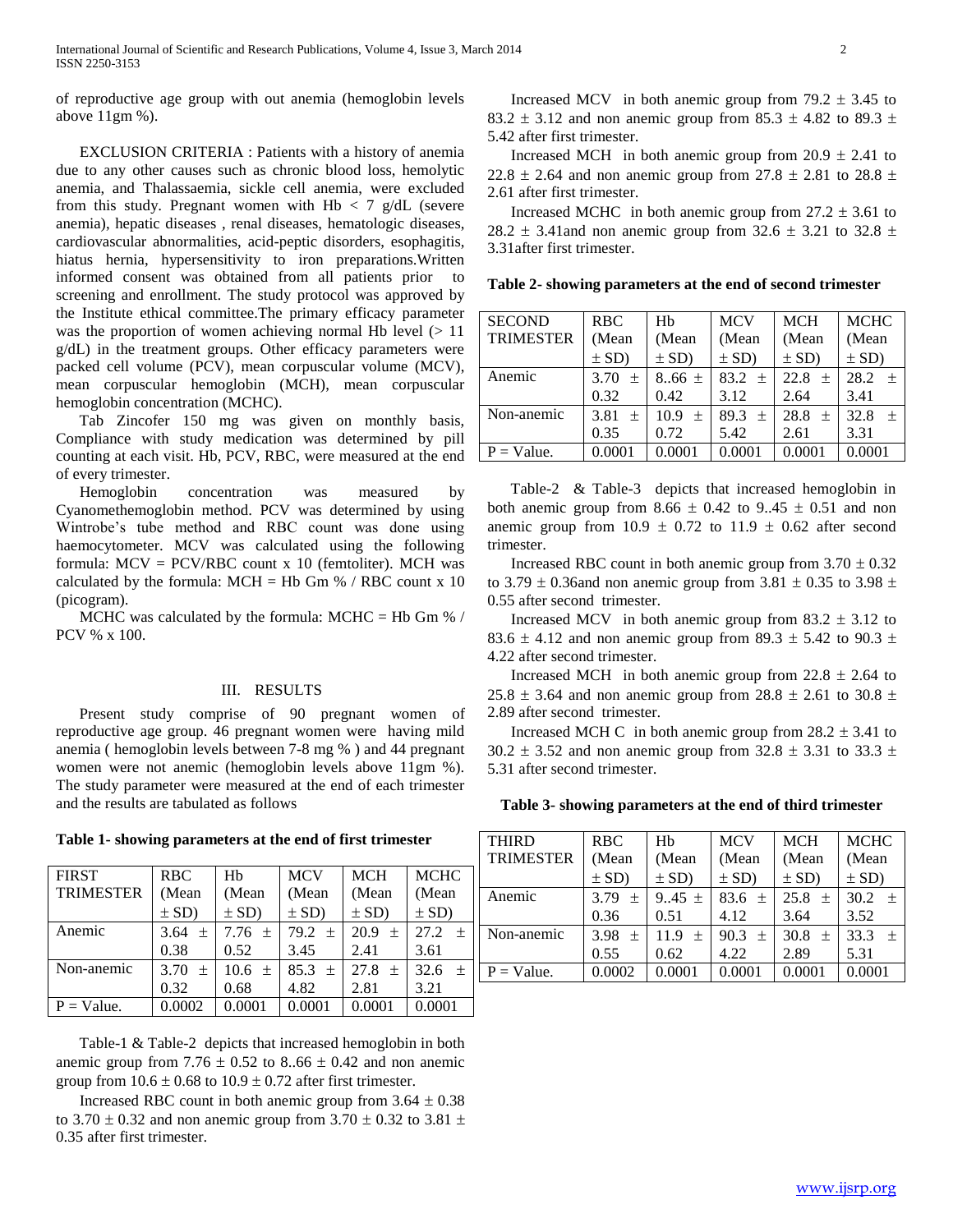# **Graph 1 shows change in RBC count in three trimesters after treatment with oral iron preparation**



**Graph 2 shows change in Hb in three trimesters after treatment**



**Graph 3- shows change in MCHC in three trimesters after treatment with oral iron therapy**



 The results shows that there was a significant increase in RBC count in both the groups (anemic & non anemic group) after treatment with zincofer [ graph-1 and 2 ], during three trimesters and is highly significant. The increase in Hb was also statistically significant in both the groups after treatment with Zincofer. The increase in the MCV, MCH and MCHC which was also statistically significant in both the group after treatment with zincofer [graph -3].

## IV. DISCUSSION

 In this study effect of Zincofer 150 mg as iron supplementation during pregnancy was studied in both anemic and non anemic pregnant females reporting in first trimester for routine ante-natal checkup. The subjects were supposed to take the iron supplementation throughout the pregnancy and monthly supply of tablets were made during there visit to hospital.

 The effect of iron supplementation was studied by assessing the change in RBC count, Hb Concentration and blood indices like MCV, MCH and MCHC at the end of each trimester. Hemoglobin concentration was increased in anemic and nonanemic women after oral iron supplementation in every trimester. This can be explained on physiological basis of pregnancy induced anemia which is due to haemodilution due to increased extra cellular fluid in pregnancy. RBC count also increased after treatment with Zincofer, the rise in every subsequent trimester was statistically significant. This may be due to iron supplementation as the iron requirement during pregnancy is increased and if the iron is not taken during pregnancy anemia may develop. Significant increase in MCV, MCH and MCHC is due to iron supplementation as this will increase the rate of synthesis of hemoglobin as well as the rate of erythropoiesis which will increase the RBC count which will improve the deranged values of blood indices.

## V. CONCLUSION

 The findings in present study indicate that oral iron supplementation during pregnancy increases Hb concentration, RBC count. Blood indices like MCV, MCH and MCHC are also improved in anemic as well as non-anemic pregnant women. Oral iron supplementation is advised in not only anemic but also non anemic women, during pregnancy. **Prophylactic iron supplement and food fortification with iron improves the maternal and child health.** 

#### **REFERENCES**

- [1] Brabin BJ, Hakimi M, Pellertier D. An analysis of anemia and pregnancyrelated maternal mortality. J Nutr. 2001;131:604S–614S.
- [2] Dusch E, Elder L, Achadi E, et al. Women's perceptions of iron deficiency and anemia prevention and control in eight developing countries. Soc Sci Med. 2002;55:529–544.
- [3] Gautam CS, Saha L, Sekhri K, Saha PK, Iron Deficiency in Pregnancy and the Rationality of Iron Supplements Prescribed During Pregnancy. Medscape J Med. 2008; 10(12): 283.
- [4] Khan KS, Wojdyla D, Say L, Gulmezoglu AM, Van Look PF. WHO analysis of causes of maternal death: a systemic review. Lancet. 2006;367:1066–1074.
- [5] Lops VR, Hunter LP, Dixon LR. Anaemia in pregnancy. Am Fam Physician. 1995;94:277–280.Medscape J Med. 2008; 10(12): 283
- [6] Paul R. Meier, H. James Nickerson, Kurt A. Olson, Richard L. Berg, MS, Prevention of Iron Deficiency Anemia in Adolescent and Adult Pregnancies Clinical Medicine & Researc. Volume 1, Number 1: 29 - 36
- [7] Saha L, Pandhi P, Gopalan S, Malhotra S, Saha PK, Comparison of Efficacy, Tolerability, and Cost of Iron Polymaltose Complex With Ferrous Sulphate in the Treatment of Iron Deficiency Anemia in Pregnant Women. Med Gen Med. 2007; 9(1): 1.
- [8] Sharma JB. Nutritional anaemia during pregnancy in non-industrialized countries. In: Studd J, editor. Progress in Obstetrics and Gynecology. New Delhi: Churchill Livingstone; 2003. pp. 103–122.